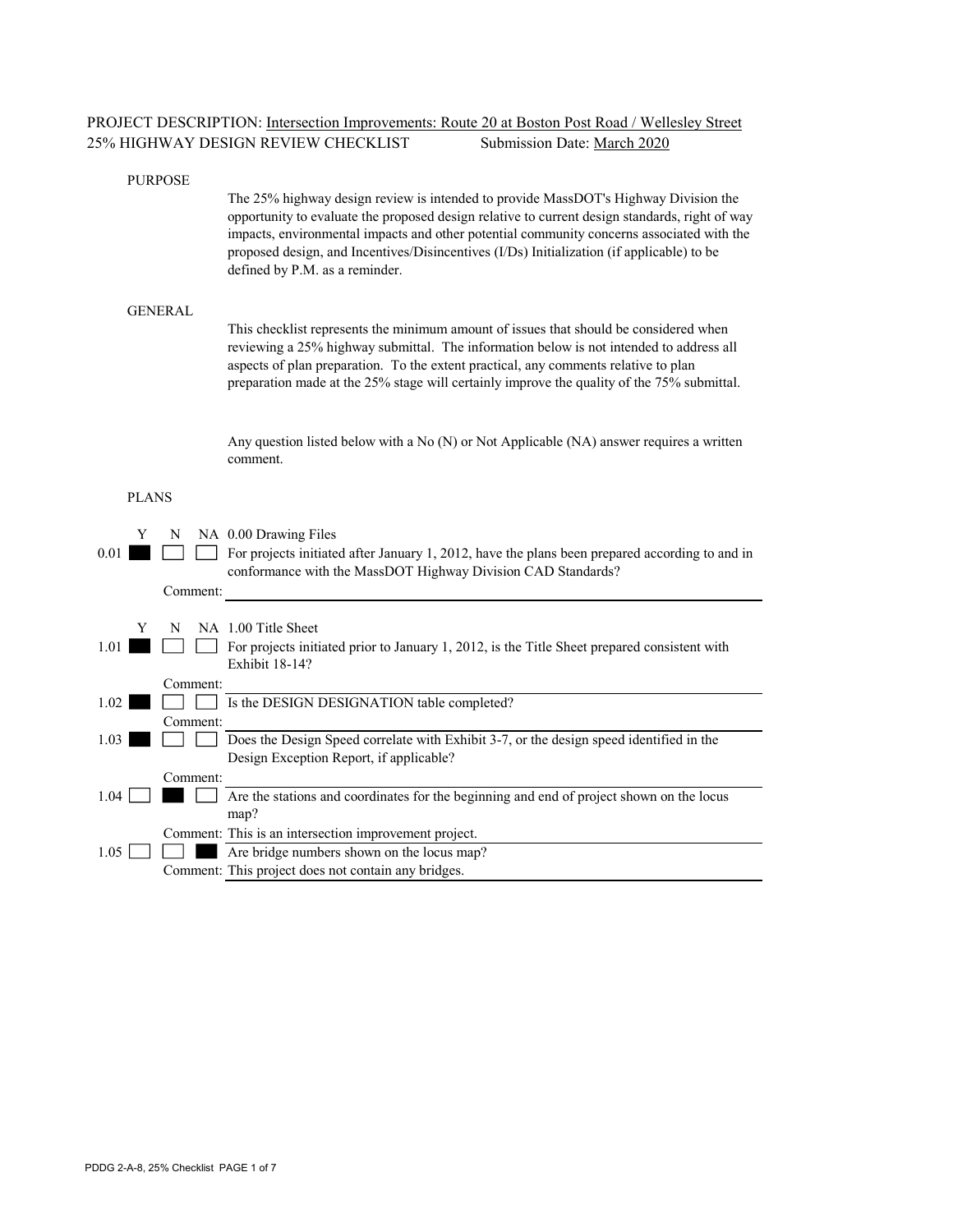# PROJECT DESCRIPTION: <u>Intersection Improvements: Route 20 at Boston Post Road / Wellesley Street</u><br>25% HIGHWAY DESIGN REVIEW CHECKLIST Submission Date: <u>March 2020</u> 25% HIGHWAY DESIGN REVIEW CHECKLIST

|      |   | N        | NA 2.00 Typical Sections                                                                                                                                                                                             |
|------|---|----------|----------------------------------------------------------------------------------------------------------------------------------------------------------------------------------------------------------------------|
| 2.01 |   |          | Do the proposed lane and shoulder widths shown on the typical sections properly account for<br>the offset dimension?                                                                                                 |
|      |   | Comment: |                                                                                                                                                                                                                      |
| 2.02 |   |          | Are the proposed lane and shoulder widths consistent with Section 5.3.3, or the Design<br>Exception Report, if applicable?                                                                                           |
|      |   | Comment: |                                                                                                                                                                                                                      |
| 2.03 |   |          | Is the method of banking adequately represented on the Typical Sections in manner<br>consistent with Section 4.2.5?                                                                                                  |
|      |   |          | Comment: The mill and overlay maintains the existing banking.                                                                                                                                                        |
| 2.04 |   | Comment: | Is the location of the PGL the most appropriate location for the proposed project?                                                                                                                                   |
| 2.05 |   |          | Does the shoulder break away from travel lanes when the width is greater than 4 feet?                                                                                                                                |
|      |   |          | Comment: In the area of existing banking 200 feet at the east limit of work. The project is mill and<br>overlay.                                                                                                     |
| 2.06 |   |          | Is the proposed pavement structure appropriate (full depth, reclamation, overlay)?                                                                                                                                   |
|      |   | Comment: |                                                                                                                                                                                                                      |
| 2.07 |   |          | Are the pavement structure materials labeled consistent with the latest STANDARD<br>NOMENCLATURE AND LIST OF STANDARD ITEMS?                                                                                         |
|      |   | Comment: |                                                                                                                                                                                                                      |
| 2.08 |   |          | Is the proposed wearing surface compatible with the function of the proposed roadway?                                                                                                                                |
|      |   | Comment: |                                                                                                                                                                                                                      |
| 2.09 |   |          | If a narrow (less than 4 feet) box widening is proposed, was Cement Concrete Base Course<br>considered in lieu of full depth pavement?                                                                               |
|      |   | Comment: |                                                                                                                                                                                                                      |
| 2.10 |   |          | Are the guardrail details consistent with the CONSTRUCTION AND TRAFFIC                                                                                                                                               |
|      |   |          | <b>STANDARD DETAILS?</b>                                                                                                                                                                                             |
|      |   | Comment: |                                                                                                                                                                                                                      |
|      |   |          |                                                                                                                                                                                                                      |
| 2.11 |   |          |                                                                                                                                                                                                                      |
|      |   |          | Section 5.3 provided general guidance on a variety of cross section elements for each area<br>type. Are the proposed Typical Sections consistent with these figures relative to dimensions,<br>slopes and materials? |
|      |   | Comment: |                                                                                                                                                                                                                      |
| 2.12 |   |          | If retaining walls are proposed, does the design allow for guardrail to be adequately installed?<br>Guardrail located on top of an existing or proposed stone masonry wall generally requires a<br>moment slab.      |
|      |   |          | Comment: There are two location where existing field stone walls are proposed to removed and rest. No                                                                                                                |
|      |   |          | guardrail is required.                                                                                                                                                                                               |
|      | Y | N        | NA 3.00 Construction Drawings                                                                                                                                                                                        |
| 3.01 |   |          | Is the existing Base Plan information plotted consistent with Section 18.2.1.2?                                                                                                                                      |
|      |   | Comment: |                                                                                                                                                                                                                      |
| 3.02 |   |          | Is the proposed horizontal geometry adequately described? (PC, PT, R, T, DELTA, L)?                                                                                                                                  |
|      |   | Comment: |                                                                                                                                                                                                                      |
| 3.03 |   |          | Is the minimum radius consistent with Exhibits 4-8 $&$ 4-9 based on the Design Speed noted<br>on the Title Sheet?                                                                                                    |
|      |   | Comment: |                                                                                                                                                                                                                      |
| 3.04 |   | Comment: | If compound curves are employed, are they designed in accordance with Section 4.2.1.3?                                                                                                                               |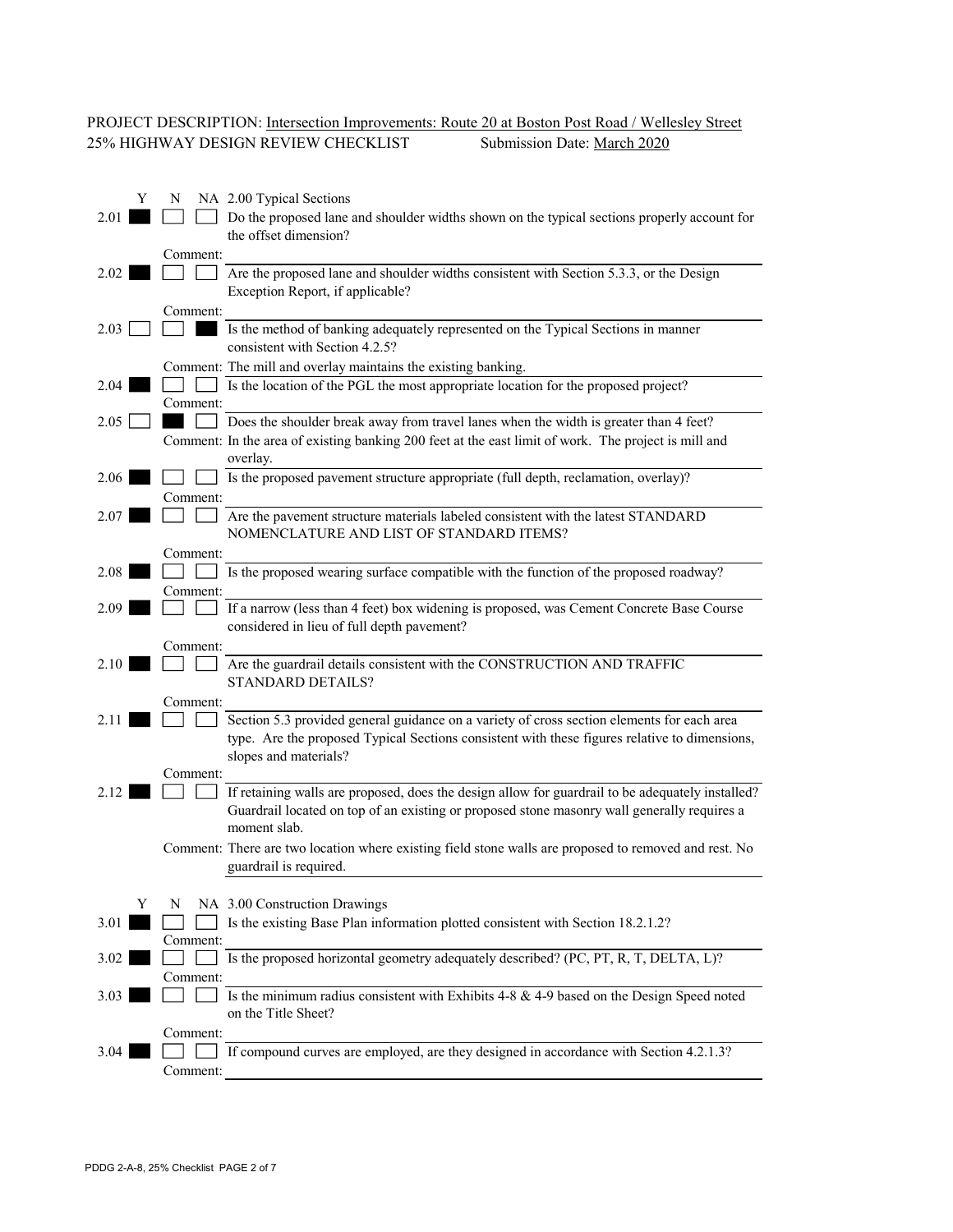# PROJECT DESCRIPTION: Intersection Improvements: Route 20 at Boston Post Road / Wellesley Street 25% HIGHWAY DESIGN REVIEW CHECKLIST Submission Date: March 2020

| Y    | NA 3.00 Construction Drawings (Cont.)<br>N                                                     |
|------|------------------------------------------------------------------------------------------------|
| 3.05 | Are there any features which negatively impact horizontal sight distance as described in       |
|      | Section 4.2.2?                                                                                 |
|      | Comment:                                                                                       |
| 3.06 | Are cross culverts and drainage outlet locations shown on the plans?                           |
|      | Comment:                                                                                       |
| 3.07 | Are approximate slope limits shown?                                                            |
|      | Comment:                                                                                       |
| 3.08 | Based on the cross-sections provided and other available information are the proposed          |
|      | guardrail locations appropriate?                                                               |
|      | Comment:                                                                                       |
| 3.09 | Have the impacts to existing wetlands and other resource areas been minimized?                 |
|      | Comment:                                                                                       |
| 3.10 | Does the proposed design reasonably accommodate vehicle turning movements based on the         |
|      | turning paths transparencies included in Chapter 6?                                            |
|      | Comment:                                                                                       |
| 3.11 | If applicable, are storage and deceleration lengths consistent with Section 6.7.3?             |
|      | Comment:                                                                                       |
| 3.12 | Is the proposed design consistent with ADA and AAB requirements?                               |
|      | Comment:                                                                                       |
| 3.13 | Are stations at the beginning and end of project noted?                                        |
|      | Comment:                                                                                       |
| 3.14 | Is the existing layout information accurately depicted?                                        |
|      | Comment:                                                                                       |
| 3.15 | Are the approximate limits of proposed takings and easements shown?                            |
|      | Comment:                                                                                       |
| 3.16 | Is sufficient right of way available to perform the work?                                      |
|      | Comment: Temporary Easements will be required for grading.                                     |
| 3.17 | Are all the walks, sidewalks, crosswalks, and curbcut wheelchair ramps meet the                |
|      | requirements listed in Americans with Disabilities Act Accessibility Guidelines (ADAAG)        |
|      | and Public Rights of Way Accessibility Guidelines (PROWAG), which are discussed in the         |
|      | Engineering Directive E12-005)?                                                                |
|      | Comment: All walks, sidewalks, crosswalks, and curbcut wheelchair ramps meet the requirements. |
|      | If not, have all violations been identified and clearly discussed for MassDOT's review?        |
|      | Comment:                                                                                       |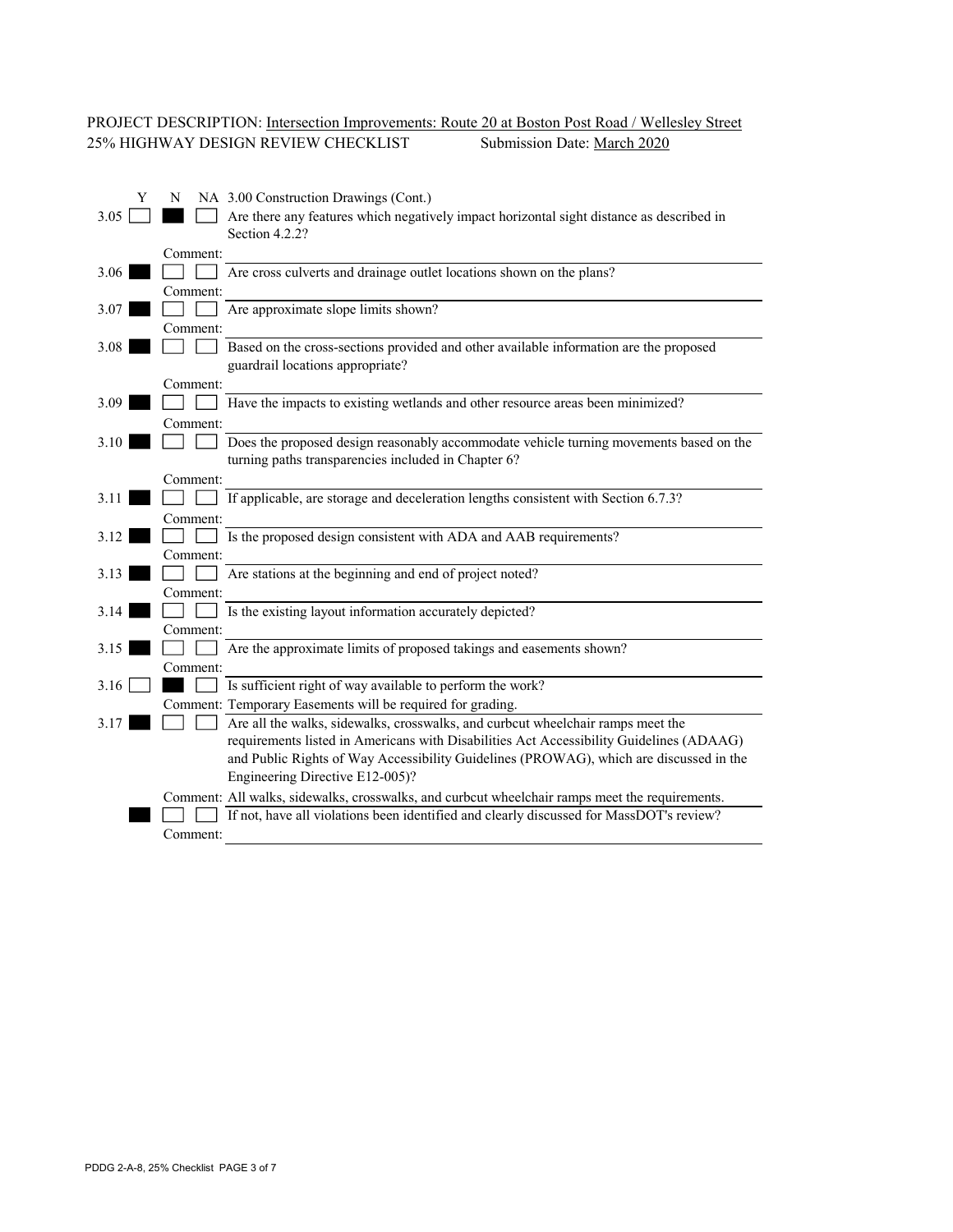# PROJECT DESCRIPTION: Intersection Improvements: Route 20 at Boston Post Road / Wellesley Street 25% HIGHWAY DESIGN REVIEW CHECKLIST Submission Date: March 2020

| 4.01 | Y | N        | NA 4.00 Profiles<br>Is the existing base profile information plotted consistent with Section 18.2.1.3? (station<br>equations, cross culverts, bridge structures, sills of structures, high tension lines, bench<br>marks, etc.) |
|------|---|----------|---------------------------------------------------------------------------------------------------------------------------------------------------------------------------------------------------------------------------------|
|      |   | Comment: |                                                                                                                                                                                                                                 |
| 4.02 |   | Comment: | Are the proposed profiles prepared consistent with Exhibit 18-11?                                                                                                                                                               |
| 4.03 |   |          | Are all aspects of the vertical geometry noted (Stopping Sight Distance, Passing Sight<br>Distance (if applicable), G1, G2, L, K, station and elevation of the PVC, PVT and PVI)?                                               |
|      |   | Comment: |                                                                                                                                                                                                                                 |
| 4.04 |   |          | Is the stopping sight distance consistent with the Design Speed noted on the Title Sheet and<br>Exhibit 3-8?                                                                                                                    |
|      |   | Comment: |                                                                                                                                                                                                                                 |
| 4.05 |   |          | Is the K value consistent with the Design Speed noted on the Title Sheet and Exbihit 4-26 or<br>$4 - 27?$                                                                                                                       |
| 4.06 |   | Comment: | Is the maximum grade consistent with the Design Speed noted on the Title Sheet and Exhibit                                                                                                                                      |
|      |   |          | $4 - 21?$                                                                                                                                                                                                                       |
|      |   | Comment: |                                                                                                                                                                                                                                 |
| 4.07 |   |          | Is the minimum grade consistent with Section 4.3.1? If a closed drainage system is proposed                                                                                                                                     |
|      |   |          | it is recommended that a minimum grade of $0.6\%$ be used.                                                                                                                                                                      |
|      |   |          | Comment: This is a mill & overlay project.                                                                                                                                                                                      |
|      | Y | N        | NA 5.00 Traffic Signal Plans                                                                                                                                                                                                    |
| 5.01 |   |          | Are signal heads located in the vision cone specified by the MUTCD?                                                                                                                                                             |
|      |   | Comment: |                                                                                                                                                                                                                                 |
| 5.02 |   |          | Are pavement markings clearly displayed and labeled?                                                                                                                                                                            |
|      |   | Comment: |                                                                                                                                                                                                                                 |
| 5.03 |   |          | Does the Phasing Diagram adequately address pedestrian volumes? (pedestrian phases<br>concurrent or actuated)                                                                                                                   |
|      |   | Comment: |                                                                                                                                                                                                                                 |
| 5.04 |   |          | If appropriate does the Phasing Diagram address emergency preemption?                                                                                                                                                           |
|      |   | Comment: |                                                                                                                                                                                                                                 |
|      |   |          |                                                                                                                                                                                                                                 |
|      | Y | N        | NA $6.00$ Traffic Management Plans (may be $8-1/2 \times 11$ for simple projects)                                                                                                                                               |
| 6.01 |   |          | Does the TMP provide sufficient information to determine that the proposed project can be<br>constructed without undue inconvenience to the public?                                                                             |
|      |   | Comment: |                                                                                                                                                                                                                                 |
| 6.02 |   |          | For projects with a detour, is the proposed detour reasonable considering available traffic                                                                                                                                     |
|      |   |          | data?                                                                                                                                                                                                                           |
|      |   |          | Comment: There is no proposed detour in this project.                                                                                                                                                                           |
| 6.03 |   |          | Does the proposed TMP adequately address bicycle and pedestrian accommodation?                                                                                                                                                  |
|      |   |          | Comment: There are no existing bicycle facilities on Route 20 within the project limits.                                                                                                                                        |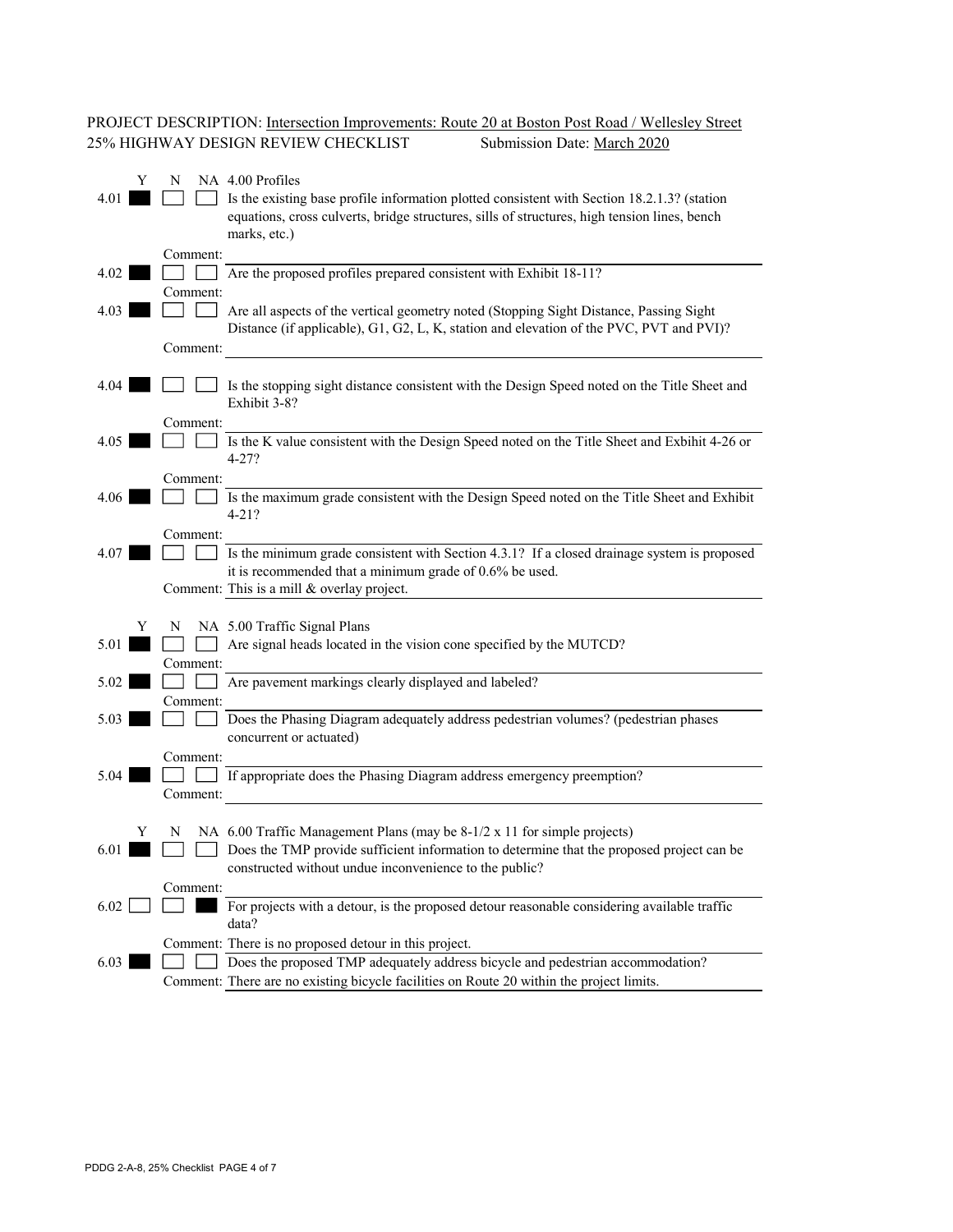# PROJECT DESCRIPTION: <u>Intersection Improvements: Route 20 at Boston Post Road / Wellesley Street</u><br>25% HIGHWAY DESIGN REVIEW CHECKLIST Submission Date: <u>March 2020</u> 25% HIGHWAY DESIGN REVIEW CHECKLIST

|           |                      | 7.00 Cross Sections (Although only top line sections in critical areas are required according<br>to the PDDG, the latest engineering software makes providing all cross sections a simple<br>matter. The top line information is intended to depict the relationship between the proposed<br>roadway and the existing features only. However to the extent that additional information is<br>provided, it is worthwhile to comment relative to consistency with Section 18.2.2.5.) |
|-----------|----------------------|------------------------------------------------------------------------------------------------------------------------------------------------------------------------------------------------------------------------------------------------------------------------------------------------------------------------------------------------------------------------------------------------------------------------------------------------------------------------------------|
| Y<br>7.01 | NA<br>N<br>Comment:  | Is the existing cross-section information plotted consistent with Section 18.2.1.4 and Exhibit<br>18-5? Are walls, hydrants, poles, trees over 8 inches, sills, wells, septic systems, cross<br>culverts, ledge, layout lines, etc. plotted on the cross-sections?                                                                                                                                                                                                                 |
| Y<br>7.02 | N                    | NA 7.00 Cross Sections (Cont.)<br>Does the proposed cross-section provide sufficient area to install guardrail where necessary?                                                                                                                                                                                                                                                                                                                                                    |
| 7.03      | Comment:<br>Comment: | Have the proposed side and back slopes been appropriately chosen to balance impacts with<br>safety and slope stability?                                                                                                                                                                                                                                                                                                                                                            |
| Y<br>8.01 | N                    | SPECIAL CONSIDERATIONS<br>NA $8.00$ Projects that include bridge(s)<br>Is the project subject to the Highway Division's Non-NHS Bridge R&R Policy? (According<br>to Engineering Directive P-92-010 in order for these guidelines to apply the roadway must be<br>classified as either a Minor Arterial, Urban Extension of a Minor Arterial, Collector or Local<br>roadway)                                                                                                        |
| 8.02      |                      | Comment: This project is not subject to the Non-NHS Bridge R&R Policy.<br>If the project is subject to P-92-010 is the proposed bridge width and approach geometry<br>consistent with the Engineering Directive?                                                                                                                                                                                                                                                                   |
| 8.03      |                      | Comment: This project is not subject to P-92-010.<br>For bridge projects that are not subject to P-92-010 are the proposed bridge dimensions and<br>vertical clearance consistent with Section 4.3.4 and Exhibit 4-28?                                                                                                                                                                                                                                                             |
| 8.04      |                      | Comment: This project does not contain any proposed bridges.<br>Do the construction drawings adequately depict the existing bridge structure including<br>subsurface features?                                                                                                                                                                                                                                                                                                     |
| 8.05      |                      | Comment: There are no existing bridges within the project limitations.<br>Do the construction drawings adequately depict the relationship between the existing and the<br>proposed bridge structure?                                                                                                                                                                                                                                                                               |
| 8.06      |                      | Comment: There are no existing bridges within the project limitations.<br>Does the TMP provide adequate dimensions such that the relationship between the lane<br>configurations and the beam spacing of both the existing and the proposed structure can be<br>evaluated?                                                                                                                                                                                                         |
| 8.07      |                      | Comment: There are no existing bridges within the project limitations.<br>Do the plans and cross-sections indicate that sufficient space is available to install approach<br>guardrail?                                                                                                                                                                                                                                                                                            |
|           | Comment:             |                                                                                                                                                                                                                                                                                                                                                                                                                                                                                    |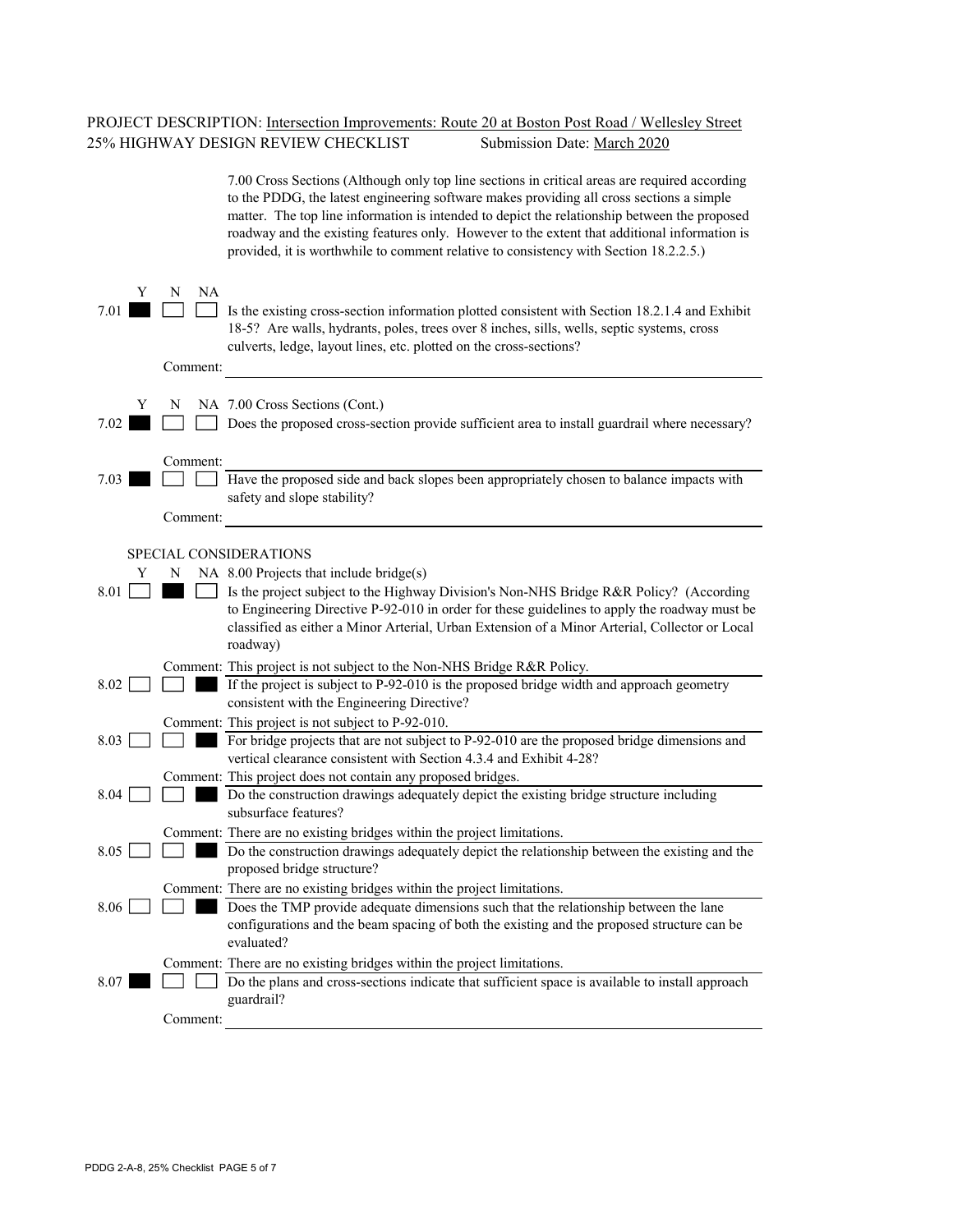#### PROJECT DESCRIPTION: Intersection Improvements: Route 20 at Boston Post Road / Wellesley Street 25% HIGHWAY DESIGN REVIEW CHECKLIST Submission Date: March 2020

|       |   |          | 9.00 Freeways<br>The review of Freeway designs, particularly those involving grade separated interchanges |
|-------|---|----------|-----------------------------------------------------------------------------------------------------------|
|       |   |          | does not lend itself well to a checklist type review. The design of a grade separated                     |
|       |   |          | interchange must be evaluated based on the entire contents of Chapter 6. Listed below are                 |
|       |   |          | some of the key items that should be reviewed.                                                            |
|       | Y | NA<br>N  |                                                                                                           |
| 9.01  |   |          | Is the proposed cross-section consistent with Section 5.3.4.1?                                            |
|       |   |          | Comment: This project does not include freeway design.                                                    |
| 9.02  |   |          | Is the median barrier provided consistent Exhibit 5-33?                                                   |
|       |   |          | Comment: This project does not include freeway design.                                                    |
|       | Y | N        | NA 9.00 Freeways (Cont.)                                                                                  |
| 9.03  |   |          | Is the ramp spacing consistent with Exhibit 7-12?                                                         |
|       |   |          | Comment: This project does not include freeway design.                                                    |
| 9.04  |   |          | Are the deceleration and acceleration lengths consistent with Exhibits 7-13 & 7-14?                       |
|       |   |          | Comment: This project does not include freeway design.                                                    |
| 9.05  |   |          | Are the selected ramp design speeds consistent with Exhibit 7-15?                                         |
|       |   |          | Comment: This project does not include freeway design.                                                    |
| 9.06  |   |          | Does the minimum radius meet the criteria in Exhibit 7-24?                                                |
|       |   |          | Comment: This project does not include freeway design.                                                    |
| 9.07  |   |          | Are the ramp cross sections consistent with Section 7.7.1.2 and Exhibits 7-22 & 7-23?                     |
|       |   |          | Comment: This project does not include freeway design.                                                    |
| 9.08  |   |          | Is the ramp geometry consistent with the guidelines provided in Exhibit 7-30 (a-k)?                       |
|       |   |          | Comment: This project does not include freeway design.                                                    |
|       |   |          |                                                                                                           |
|       | Y | N        | NA 10.00 ESTIMATE                                                                                         |
| 10.01 |   |          | Is sufficient back up information provided to determine if the preliminary estimate is<br>reasonable?     |
|       |   |          |                                                                                                           |
|       |   | Comment: |                                                                                                           |
| 10.02 |   |          |                                                                                                           |
|       |   |          | Does the estimate total qualify for the need to request a 'bottoms-up' estimate at the 75%                |
|       |   |          | submission as referenced in Attachment J, Article IV, Section C, Paragraph 1b?                            |
|       |   |          | Comment: Assume "bottoms-up" estimate no required for this project.                                       |
|       |   |          |                                                                                                           |
|       |   |          | 11.00 INCENTIVE/DISINCENTIVE (I/D)                                                                        |
|       |   |          | Refer to Incentive/Disincentive Daily Rate Work Sheet.                                                    |
|       | Y | NA<br>N  |                                                                                                           |
| 11.01 |   |          | Has the Incentive/Disincentive (I/D) Work Sheet been completed? If I/Ds are required has                  |
|       |   |          | the amount (3-5% budget) been entered into CAPE as initial budget?                                        |
|       |   |          | Comment: Assume I/D no required for this project.                                                         |
|       |   |          | 12.00 FUNCTIONAL DESIGN REPORT                                                                            |
|       | Y | NA<br>N  |                                                                                                           |
| 12.01 |   |          | Refer to the Traffic & Safety Engineering Checklist.                                                      |